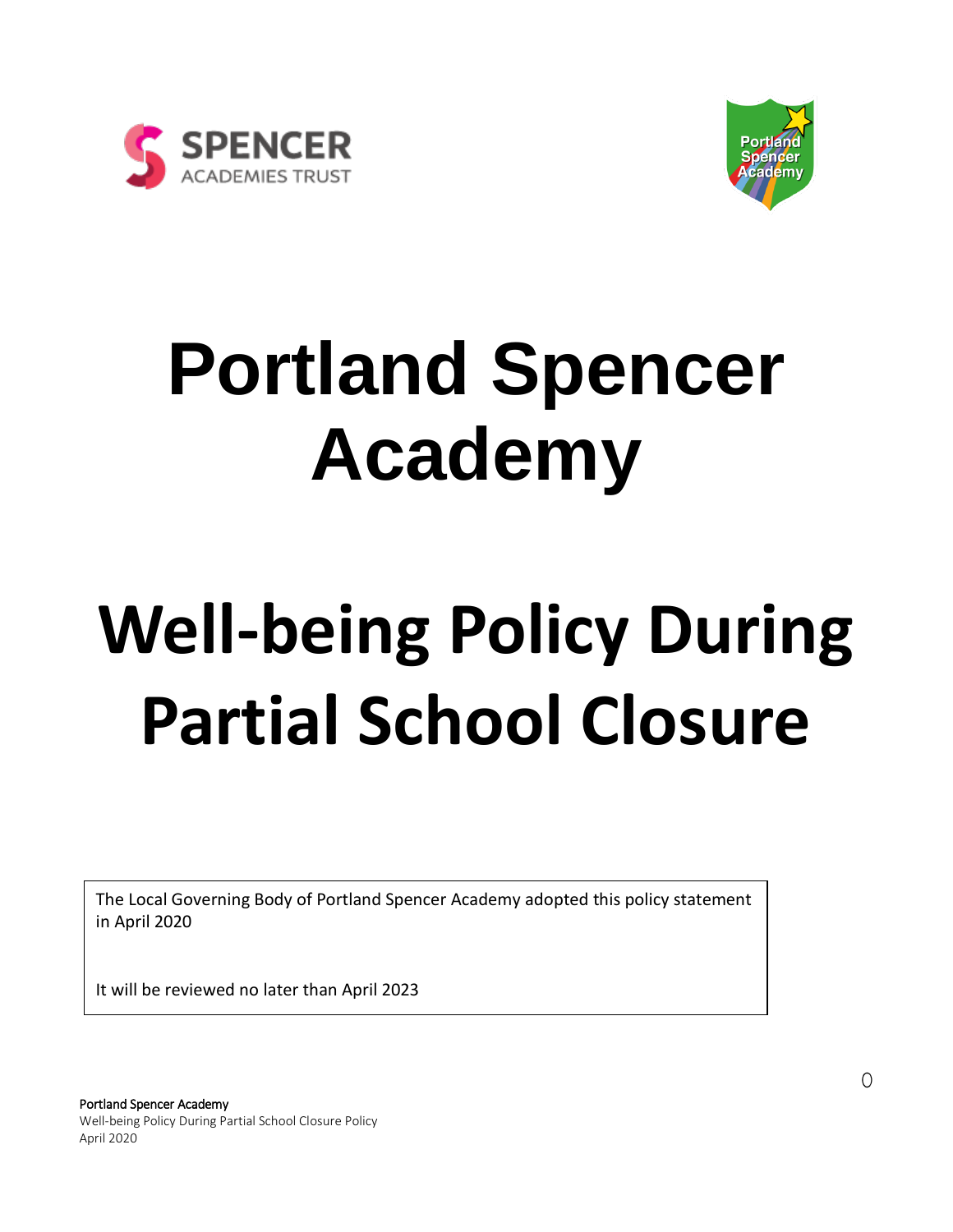## **Contents**

| 1.1 Introduction                                     | Page 2 |
|------------------------------------------------------|--------|
| 1.2 Roles and Responsibilities                       | Page 2 |
| 1.3 Social and Emotional Well-being                  | Page 2 |
| 1.4 Pupils, Parents and Families                     | Page 3 |
| 1.5 Staff                                            | Page 6 |
| 1.6 References to Other Policies and Useful Document | Page 6 |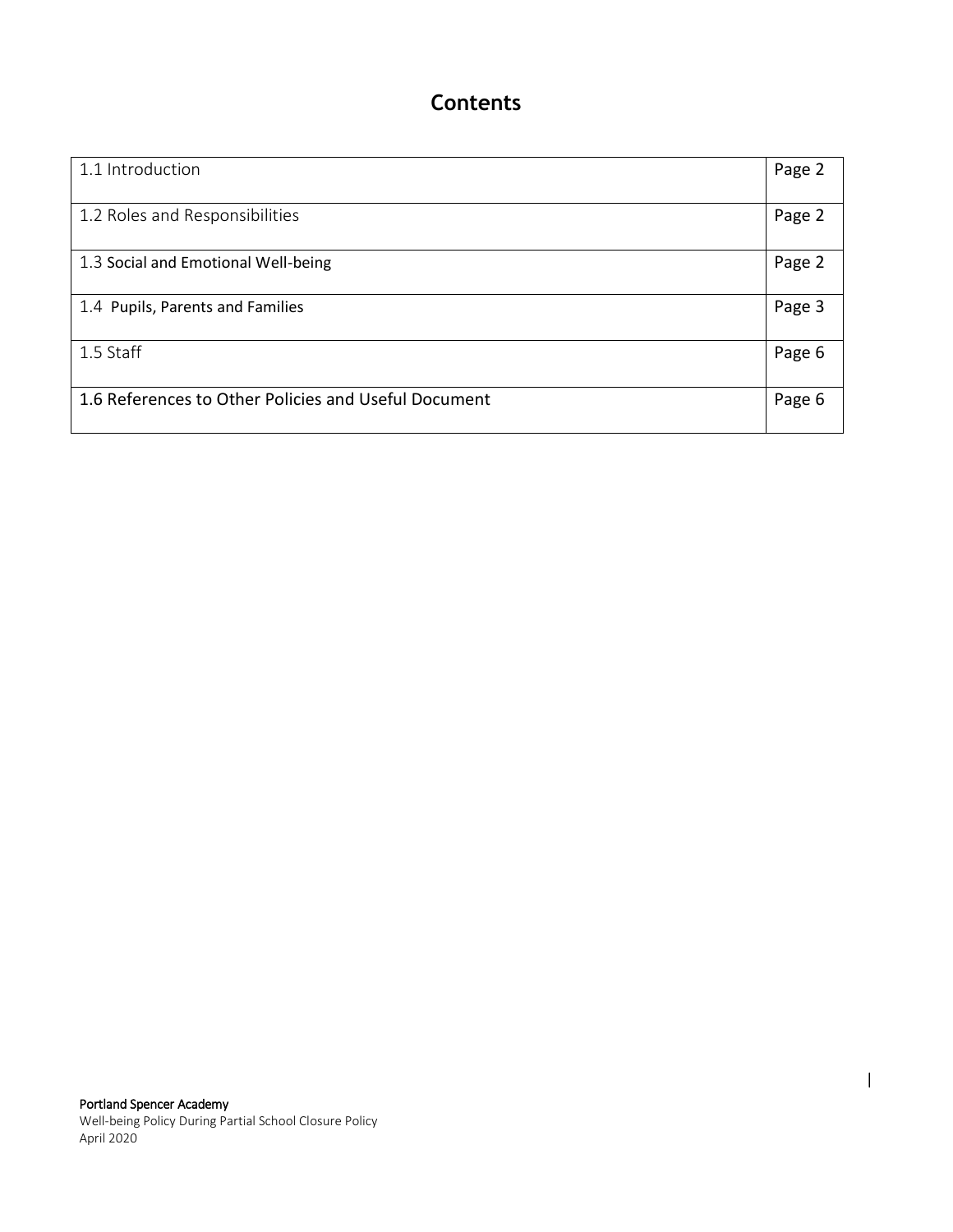## **1.1 Introduction**

At Portland Spencer Academy, we believe that all children have a right to an inclusive education, high levels of care and to be respected by staff, pupils and parents. As part of this, we promote positive mental health and wellbeing for our whole school community (children, staff, parents and carers), recognising how important mental-health and emotional wellbeing is to our lives in just the same way as physical health. During this time of partial school closure, we have developed and refined ways of working in which we can work together as a team to support the needs of all children, parents and staff.

## **1.2 Roles and Responsibilities**

Named Mental Health Lead: Stacey Parkes Named governor with lead on mental health: David Kirkham Mental Health First Aider: Stacey Parkes, Teagan McCutcheon PSHE Co ordinator: Sarah Pidduck School Counselling Team: Led by Shelley MacDonald SENDCo: Dylan Murphy Disadvantaged Achievement Lead: Laura Wright Behaviour Lead: Natasha Birch Nurture Team **Mark Freestone, Adam Rowland** ELSA practitioners: Zen Mace, Adam Rowland, Matt Knott

## **1.3 Social and Emotional Well-being**

As part of our commitment to pastoral & social support for our children, parents/carers and staff**, in normal school hours**, we offer:

- The Reach Counselling Service for children, families and staff
- Art Imaging sessions for identified pupils
- Emotional Understanding sessions for identified pupils
- ELSA sessions for identified pupils and groups of pupils
- Forest School Programme for identified pupils.
- Cooking sessions for identified pupils
- Sports Nurture
- A Circle of Friends Programme.
- Pupil and Parent Support Manager- Stacey Parkes
- Behaviour Ambassador- Adam Rowland
- Personalised provision for identified pupils
- Worry Monsters on each corridor for children to access freely
- Daily wellbeing check ins for pupils
- Positive Behaviour and Anti-bullying Policy
- **•** Equalities Policy

During any full or part closure of school premises (such as for COVID-19 in March 2020), as a school, we endeavour to look after the wellbeing of its pupils, parents and staff in a range of ways.

#### Portland Spencer Academy

Well-being Policy During Partial School Closure Policy April 2020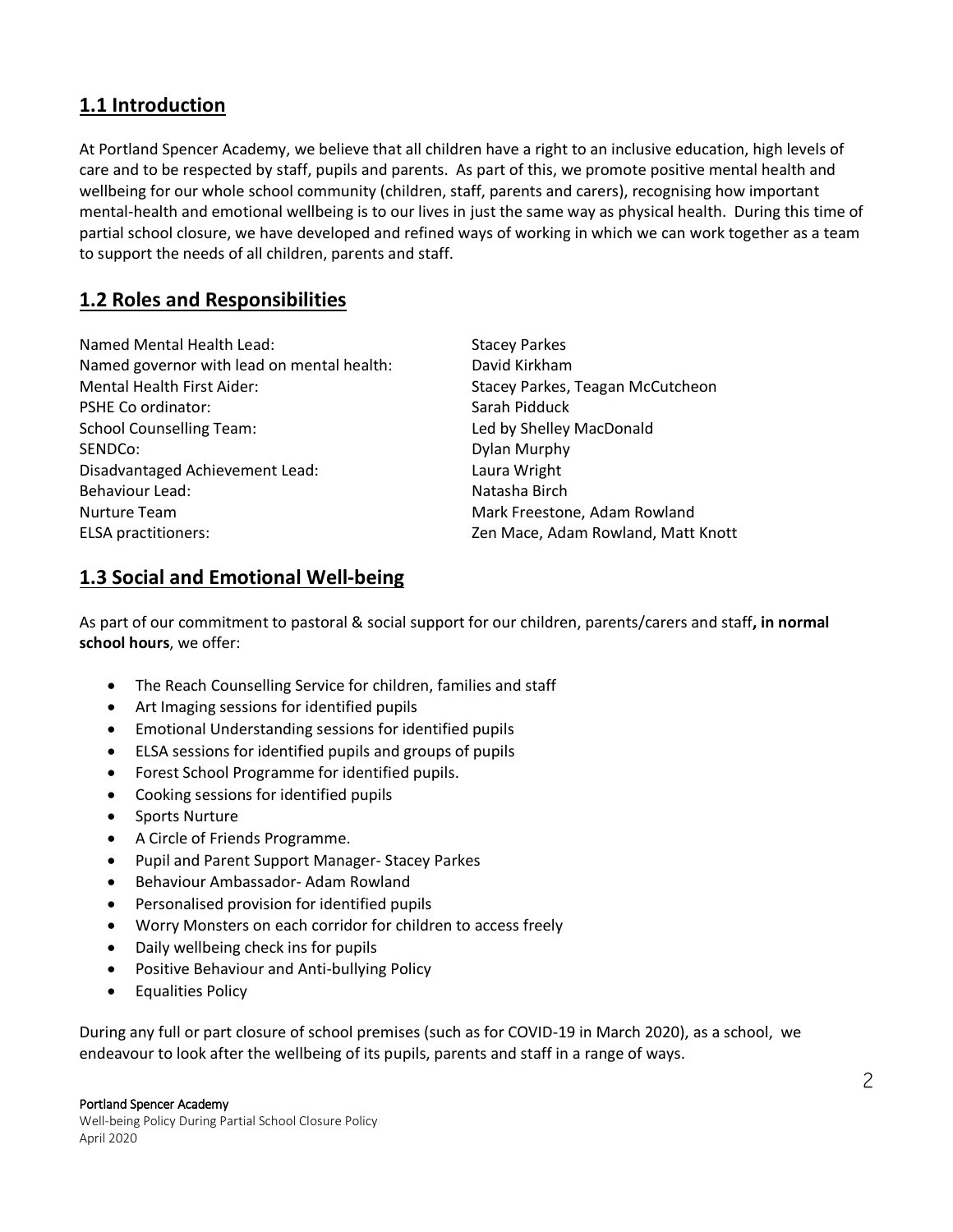## **1.4 Pupils, Parents and Families**

The most important thing that we care about as a staff is the wellbeing of our collective community. We do not expect parents to replace the provision that children would ordinarily get in school and recognise the challenges that home learning brings. While we will provide work for our pupils, we are aware that during a school closure, many parents will be working from home. In addition, home learning can bring other challenges such as access to equipment and an area to work. In order to accommodate circumstances in all homes as much as possible, we will provide work for pupils which consolidates objectives already taught and which will be provided both electronically and in paper form.

School closures can also bring other challenges as families spend more time together than they would ordinarily combined with not having the same access to professionals and other support networks. We endeavor to support our families not just academically, but also emotionally. We will do this through continuing to work with the families who access our school counselling service as well as building relationships with other families who we endeavor to work with in the future.

The following support will be offered:

- Wellbeing calls made to identified families by DSLs on a regular basis.
- Parent counselling sessions to continue via telephone.
- Regular DSL meetings to share information, offer support and inform next steps.
- Fareshare deliveries to continue weekly. Families to receive the support to be identified from wellbeing calls and other contact with parents.
- Free school meal vouchers to be emailed or delivered by staff on a fortnightly basis
- To enable children to access the curriculum **at their stage**, work will be sent in the post or delivered to every pupil's address. This work will include daily maths, English and wider curriculum task.
- From Monday to Friday during term time, teachers will provide daily explanations of lessons via Class Dojo – through text explanations, links and videos.
- Pupils can upload photographs of their work to their 'portfolios' on Class Dojo and staff can approve and comment on these posts.
- Teachers will check in regularly on Class Dojo to comment on work generally and send positive messages.
- Life Skills challenges will be posted on Class Dojo weekly to continue our Life Skills Curriculum learning.
- Weekly PE activities will be shared on Class Dojo in recognition that exercise can support wellbeing.
- Online safety messages to be posted via Class Dojo supporting parents re: online learning and gaming.
- Class teachers to make phone contact with any families not accessing Class Dojo on a regular basis.
- Weekly compilation video messages from pupils and staff in school to be posted on Class Dojo to maintain our school community
- Compilation messages from staff to pupils to be sent as appropriate on Class Dojo focusing on wellbeing rather than work.